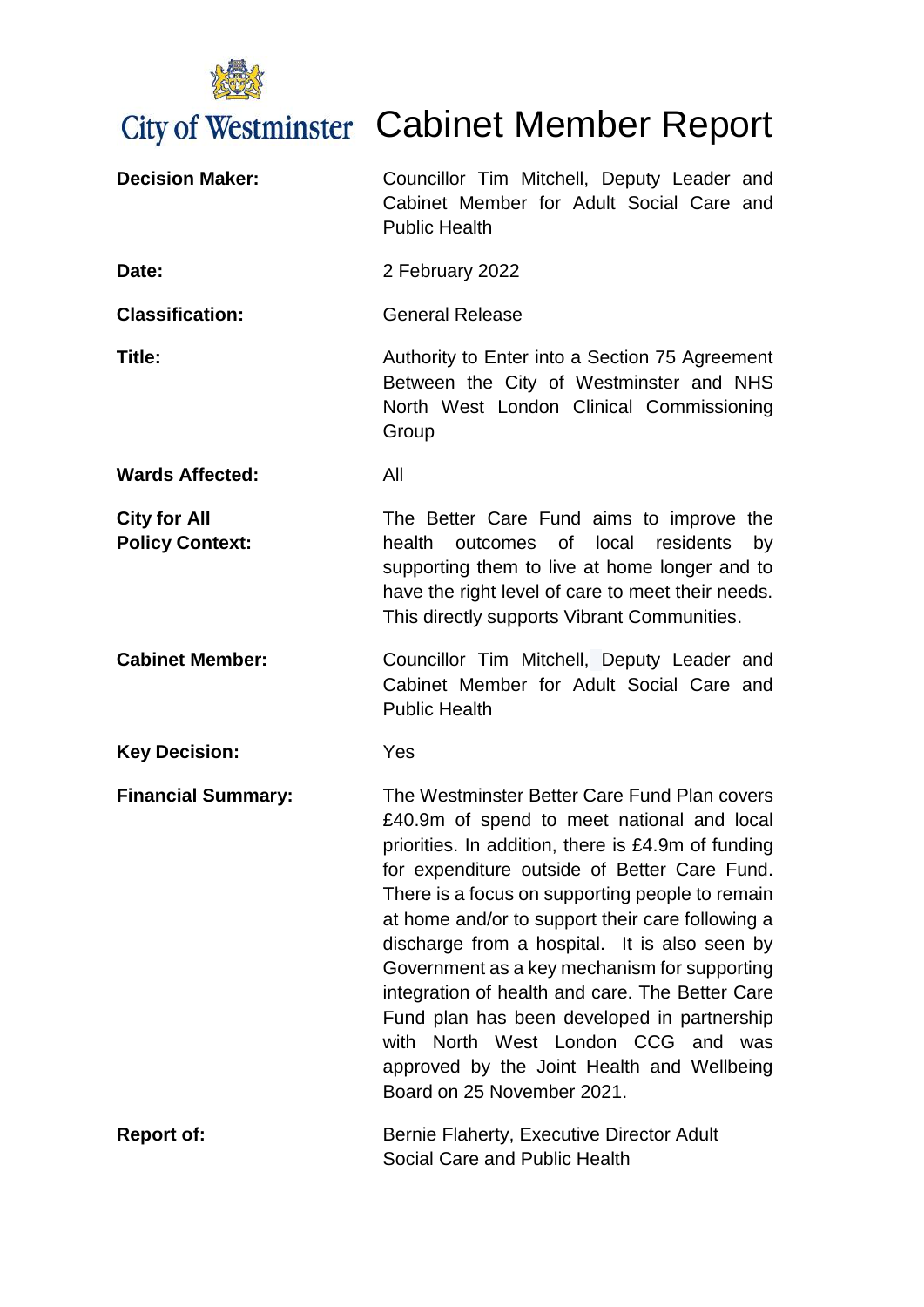#### **1. Executive Summary**

- 1.1 This report seeks approval to delegate authority to the Executive Director of Adult Social Care (ASC) and Public Health (PH) to enter into a partnership agreement to manage the Better Care Fund (BCF) under Section 75 (s75) of the NHS Act 2006. The agreement is with National Health Service (NHS) North West London (NWL) Clinical Commissioning Group (CCG) and will cover the 2021/22 financial year.
- 1.2 A condition of national BCF grant funding is for a signed s75 Agreement to be in place by the end of January 2022. In previous years the BCF has been managed under a Deed of Variation agreement, following the original signing of a s75 in 2014. Due to changes within the Central London CCG, it was agreed with North West London CCG, that a refresh of the s75 should be undertaken based on a national template to reflect the new relationship with NWL CCG.
- 1.3 The s75 Agreement will be signed jointly by the Executive Director of ASC and PH and the NWL CCG Accountable Officer.

#### **2. Recommendation**

- 2.1 It is recommended for the Cabinet Member for Adult Social Care and Public Health to delegate the authority to the Executive Director for Adult Social Care and Public Health to:
	- a) Negotiate and finalise the terms for the Section 75 Agreement for Better Care Funded Services between the City of Westminster and the North West London Clinical Commissioning Group (and any successor body); and
	- b) Negotiate and finalise appropriate terms for any variations to the Section 75 Agreement for Better Care Funded Services, in consultation with the Cabinet Member for Adult Social Care and Public Health.

#### **3. Reasons for Decision**

3.1 One of the most ambitious programmes ever introduced across the NHS and local government, the BCF encourages integration by requiring CCGs and local authorities to enter into pooled budget arrangements and agree an integrated spending plan. The BCF national condition for grant funding is that a signed Section 75 Agreement is in place between the Local Authority and the CCG. If this condition is not met, NHS England is able to direct the CCG in our Health and Wellbeing Board area as to the use of the funding.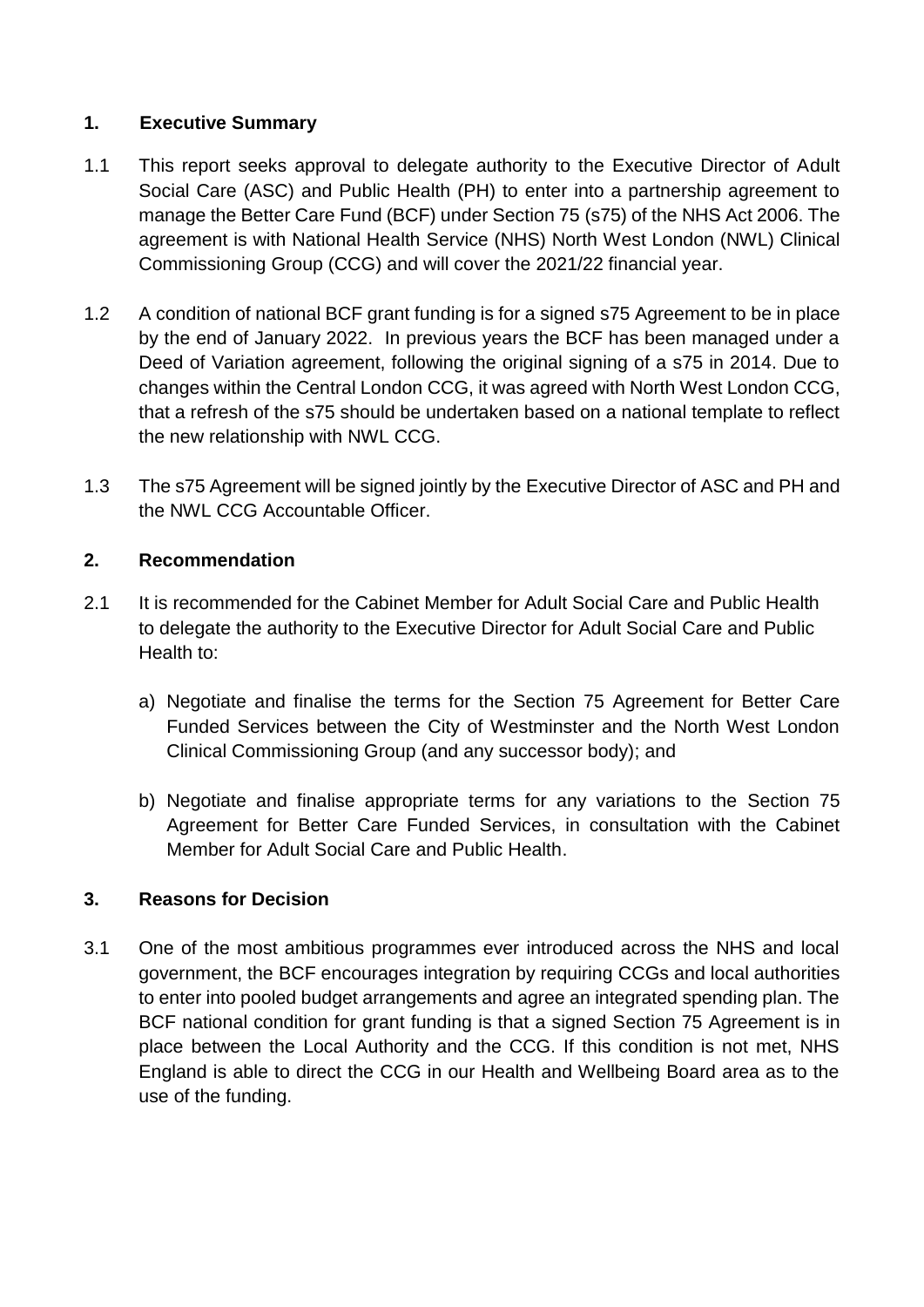- 3.2 With the recent changes in the NHS West London Clinical Commissioning Group to NHS North West London Clinical Commissioning Group there is a need to have a new Section 75 Agreement in place.
- 3.4 A Cabinet Member decision is required as the local authority will be incurring expenditure which is, or the making of savings which are, significant having regard to the relevant local authority's budget for the service or function to which the decision relates or has significant local impact on communities living across two or more wards of the borough.

# **4. Background, including Policy Context**

- 4.1 The Westminster BCF Plan covers £40.9m of spend to meet national and local priorities. There is a focus on supporting people to remain at home and / or to support their care following a discharge from a hospital. It is also seen by Government as a key mechanism for supporting integration of health and care. The BCF plan has been developed in partnership with health and was approved by the Joint Health and Wellbeing Board on 25 November 2021 and submitted for approval to NHS England for approval. This was received in early January 2022.
- 4.2 The original BCF partnership agreement was signed by the ED for ASC and covered the BCF from 2013/14 and was an agreement between the Council and Central London CCG. The initial agreement was subsequently varied for each year via a Deed of Variation.
- 4.3 As a result of restructuring within the Central London CCG in 2021/22, and to meet BCF national grant conditions there is a requirement for a s75 BCF Agreement.
- 4.4 The s75 agreement between the Council and CCG provides clarity about the responsibilities of both Parties, prevents ambiguity and provides a reference point for problem-solving in the event of potential disputes arising. If agreed by the Parties, the s75 agreement will provide the legal basis and flexibility for the pooling of resources in support of our overall integration plans. This will enable the strategic and more efficient commissioning of locally tailored health and social care services, leading to improvements in the way care and support is provided, as well as delivering better outcomes for residents and patients. It also enables the Parties to comply with the national BCF requirements. If this decision is not agreed, then there would be no legal agreement in place for these arrangements.

#### **5. Financial Implications**

5.1 The Joint Health and Wellbeing Board agreed the BCF plan on the 25 November 2021. The split and total of the plan, covering Westminster and Royal Borough of Kensington and Chelsea is shown in the table below: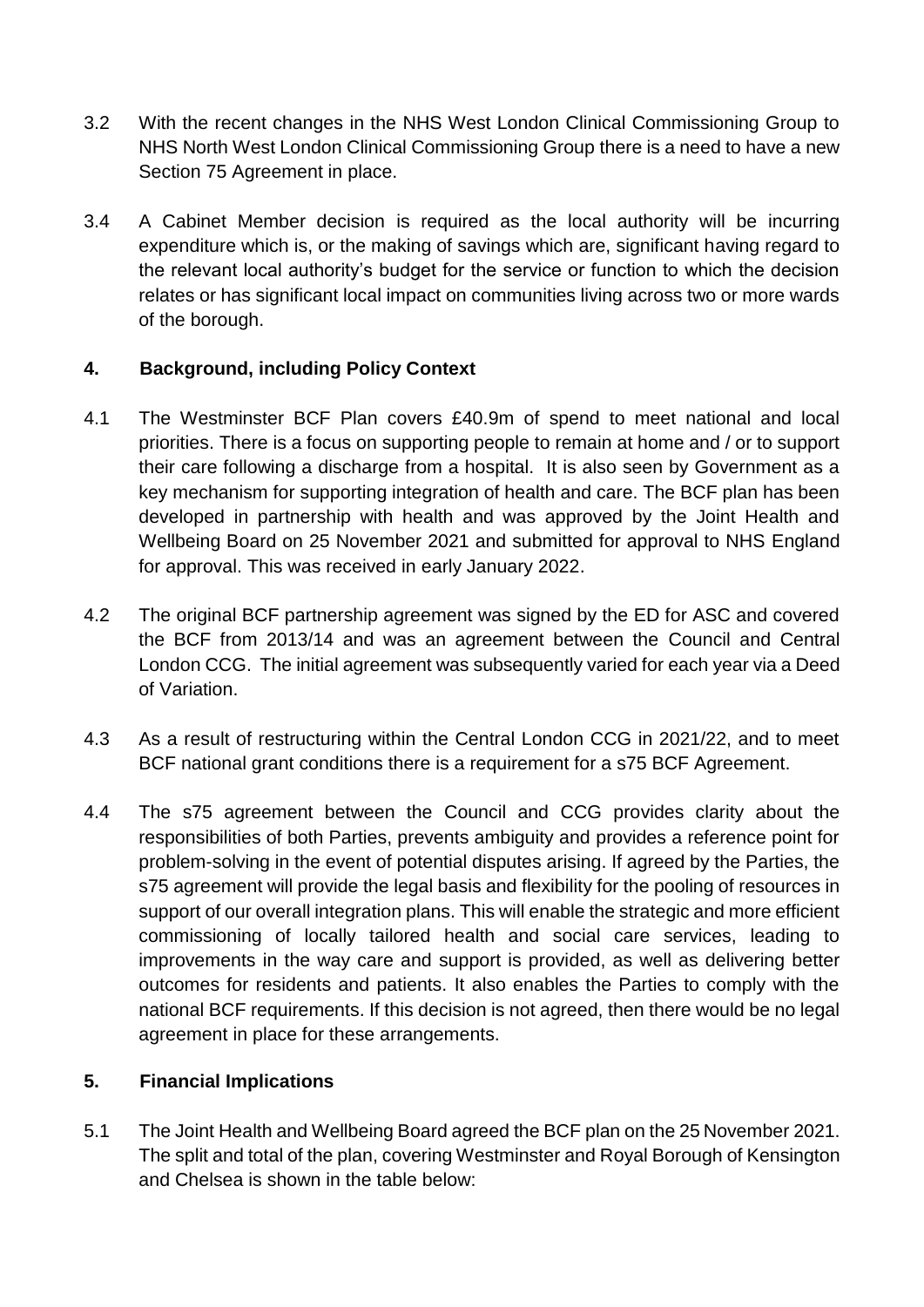| <b>BCF Pooled Funding</b>        | Westminster<br><b>City Council</b> | Kensington<br>& Chelsea |
|----------------------------------|------------------------------------|-------------------------|
|                                  | 21/22                              | 21/22                   |
| <b>CCG Minimum Contribution</b>  | £22,059,606                        | £14,048,903             |
| Improved Better Care Funding     | £17,130,064                        | £7,436,663              |
| <b>Disability Facility Grant</b> | £1,729,201                         | £959,824                |
| <b>Total allocation</b>          | £40,918,871                        | £22,445,390             |

- 5.2 The total allocation for WCC for financial year 2021/22 is £40.919m which is used to offset expenditure across a range of different ASC services.
- 5.3 Within the s75 agreement, additional income which is classed as outside of BCF is also received from Health, £4.910m. This is largely to cover Section 117 expenditure for services such as Learning Disability, Mental Health and Physical Support.
- 5.4 The BCF funding levels for financial year 2022/23 are not known and are likely to be announced around September 2023. Therefore, the financial schedules for BCF and outside BCF within the s75 agreement will require to be updated as part of an annual review.

# **6. Legal Implications**

6.1 National Health Service Act 2006 and the NHS Bodies and Local Authorities Partnership Arrangements Regulations 2006 provide for local authorities and NHS bodies (including the CCG) to be able to enter into partnership agreement to manage and maintain pooled funds for health-related integrated services delivery. Legal advice has been provided on the development of the new s75 agreement and a draft of the agreement has been prepared. The CCG have also sought their own independent legal advice on the agreement. The decision being sought from the Cabinet Member for Adult Social Care and Public Health for delegation of authority to the Executive Director for Adult Social Care and Public Health will enable the Council to continue efficiently to meet the statutory requirements associated with the integrated delivery of services and functions, working in partnership with the CCG (or its successor body) within the framework of the s75 provisions.

# **7. Carbon Impact**

7.1 The decision will have no carbon impact. As the decision is about delivery of social care and health services it is not possible to undertake a carbon assessment.